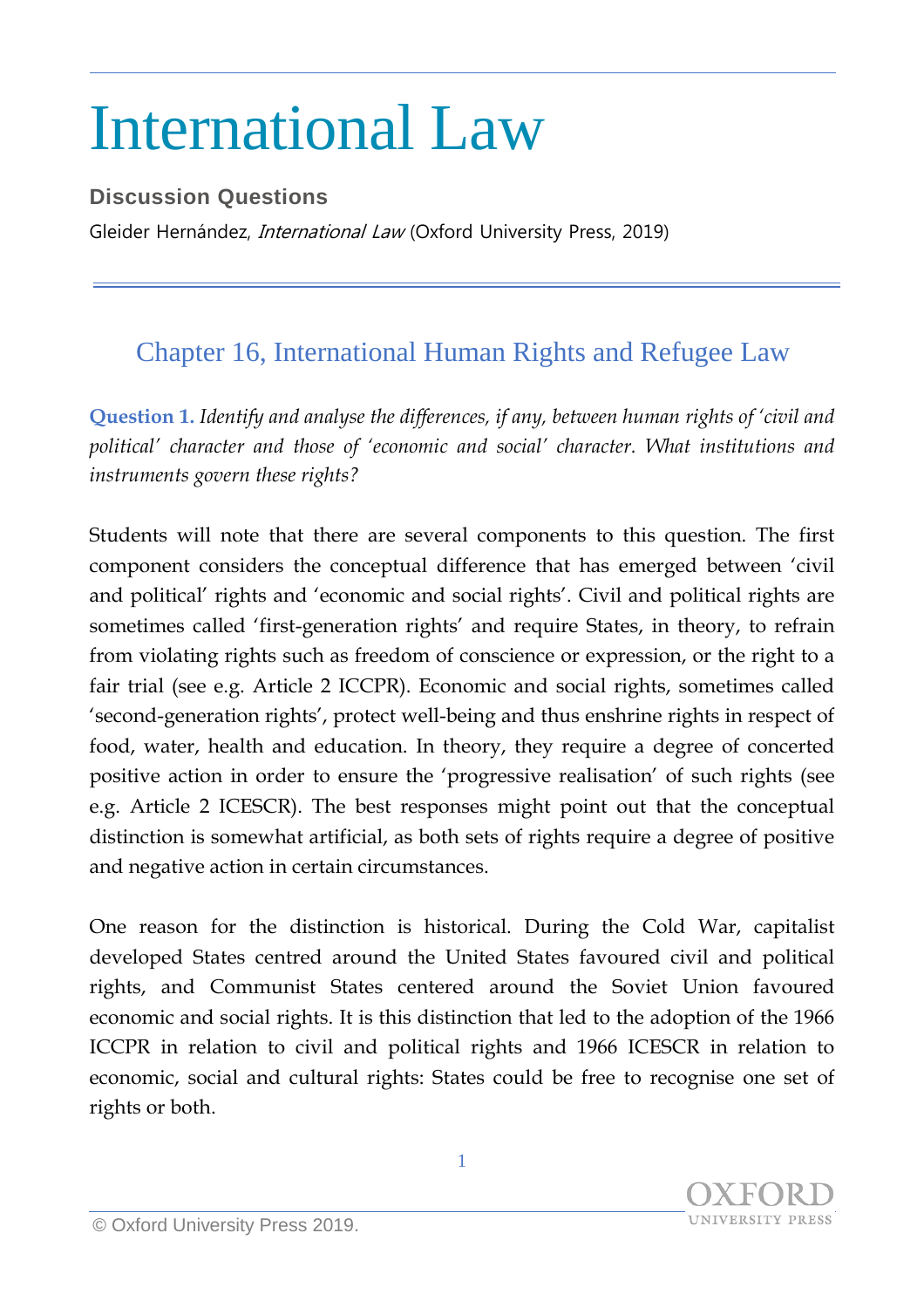The ICCPR is monitored under the UNHRC and the ICESCR by the CESCR, both of which receive regular reports from States and publish 'General Comments' on specific aspects relating to the interpretation and implementation of their respective Covenants.

**Question 2.** *What is a 'General Comment'? What is its function and purpose? Are they binding sources of international law?*

Eleven human rights 'treaty monitoring bodies', in particular UNHRC and CESCR, publish 'General Comments' in relation to their respective human rights treaty. [Students would do well to name all eleven but it would not be necessary in a reasoned examination answer.] General Comments are written by the treaty bodies in order to provide guidance to States on the implementation of their respective treaty obligations. They are not binding instruments; they merely set out an expert interpretation.

Despite not being binding, General Comments are important. The expertise of most members of treaty bodies on human rights issues means that they are not taken lightly. In addition, General Comments are usually drafted in close consultation with States and civil society. As such, in the *Diallo* judgment the ICJ suggested that the general comments of treaty monitoring bodies should be ascribed 'great weight' in the interpretation of their respective treaties. As such, though not a direct or primary source of international law, they are a subsidiary source that has great law-making potential.

**Question 3.** *What is the relevance of the criterion of 'persecution' in refugee law? Is it the same in relation to other relevant categories of persons?*

Article 1 of the 1951 Refugee Convention sets out that refugees must be faced with a 'well-founded fear of persecution' in relation to five specific grounds: race; religion; nationality; 'membership of a particular social group' (e.g. gender, victims of human trafficking, sexual orientation, gender identity; or political opinion.